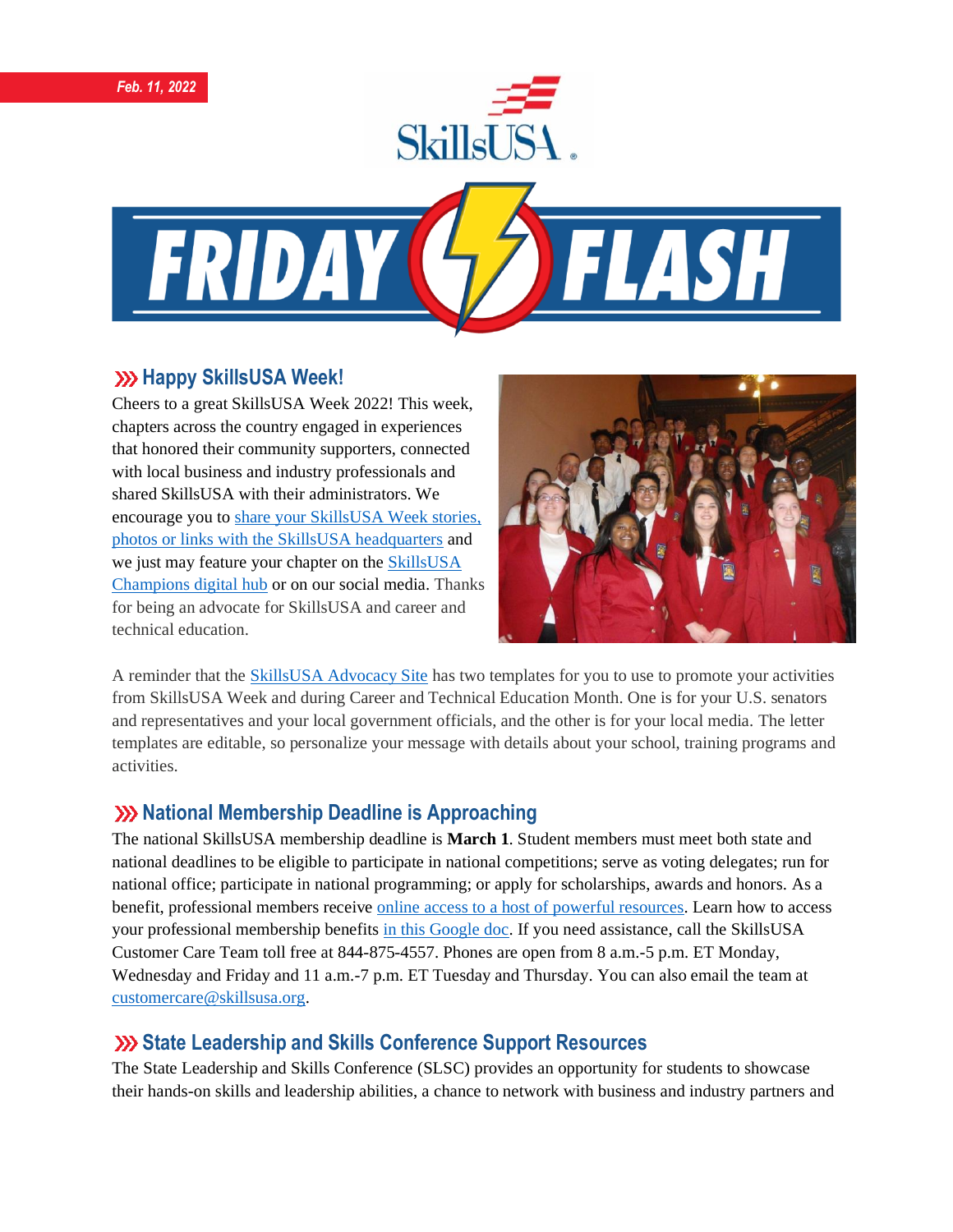opportunities to engage in leadership development. Preparing for the SLSC can feel overwhelming, but the following resources are there to support you through the process:

- [SLSC Packing List:](https://skillsusaorg-my.sharepoint.com/:b:/g/personal/jsewell_skillsusa_org/EZLxPckZ2q9Pox8FiilVW_IBEVnyFZplNx5YGLbfpbAllw?e=PcvK9L) SkillsUSA has prepared a packing list, which covers clothing, technology and additional items list.
- [Technical Standards and Local Career Competition Guides:](https://absorb.skillsusa.org/#/dashboard) The national contests offered at your state's SLSC are governed by a set of rules referred to as the SkillsUSA Championships Technical Standards. To access the standards, log on to you[r SkillsUSA Absorb](http://absorb.skillsusa.org/) account, navigate to "Professional Membership Benefits Package," and click on the "2021-2022 Technical Standards" curriculum.
- [SkillsUSA Customer Care Team:](https://www.skillsusa.org/membership-resources/customer-care/) The customer care team can assist you with the SLSC registration process, help you navigate to the Technical Standards and help you find important information on your state's website.

#### **SKILLSA Store Featured Product**

Check out the [Champion Laptop Backpack](https://skillsusastore.mybrightsites.com/products/775086) from the SkillsUSA Store. This heather-grey laptop backpack features a main zippered compartment with padded laptop sleeve, interior zip pocket, front zippered pocket with organizational compartment and adjustable shoulder straps. It fits most 15 inch laptops. Show off your SkillsUSA pride with this backpack for champions!



### **W** Nominations for Honorary Life and Outstanding Career and Technical Educators

SkillsUSA is still seeking nominations for SkillsUSA Honorary Life Member and Outstanding Career and Technical Educator awards. If you would like to nominate an individual for recognition at our national conference in June, please [complete the online applications here.](https://www.skillsusa.org/membership-resources/awards/) The deadline is **Feb. 15.** For questions, contac[t Laura Rauch.](mailto:lrauch@skillsusa.org)

### **XX New SkillsUSA National-Level Recognition Award**

The new "SkillsUSA Hall of Champions Award" recognizes individuals who have dedicated themselves at the national level to helping youth develop and embody the components of the SkillsUSA Framework. Candidates may be nominated by a state SkillsUSA director, current or past SkillsUSA board member, SkillsUSA headquarters staff member, SkillsUSA chapter, stakeholder, alumni, or other leaders in the organization. The nomination form must be accompanied by up to five letters of support demonstrating the nominee's impact on youth development within the SkillsUSA Framework[. Complete the application](https://skillsusa.wufoo.com/forms/skillsusa-hall-of-champions-award/)  [here](https://skillsusa.wufoo.com/forms/skillsusa-hall-of-champions-award/) no later than **April 1.**

### **Upcoming Professional Development Opportunities**

Please join your fellow advisors for our upcoming SkillsUSA Professional Development sessions. Upcoming topics include previewing the guides and our best practices series for SkillsUSA Championships coaching and hosting a local career competition. [See the training calendar](https://www.skillsusa.org/events-training/)  [here.](https://www.skillsusa.org/events-training/) Completion certificates are provided for each session. [Use this Google Doc](https://docs.google.com/document/d/1d2EvwsmdelNzm-WK7pTGSokJTbWZXcFDOODai32SGzk/edit) to learn how to access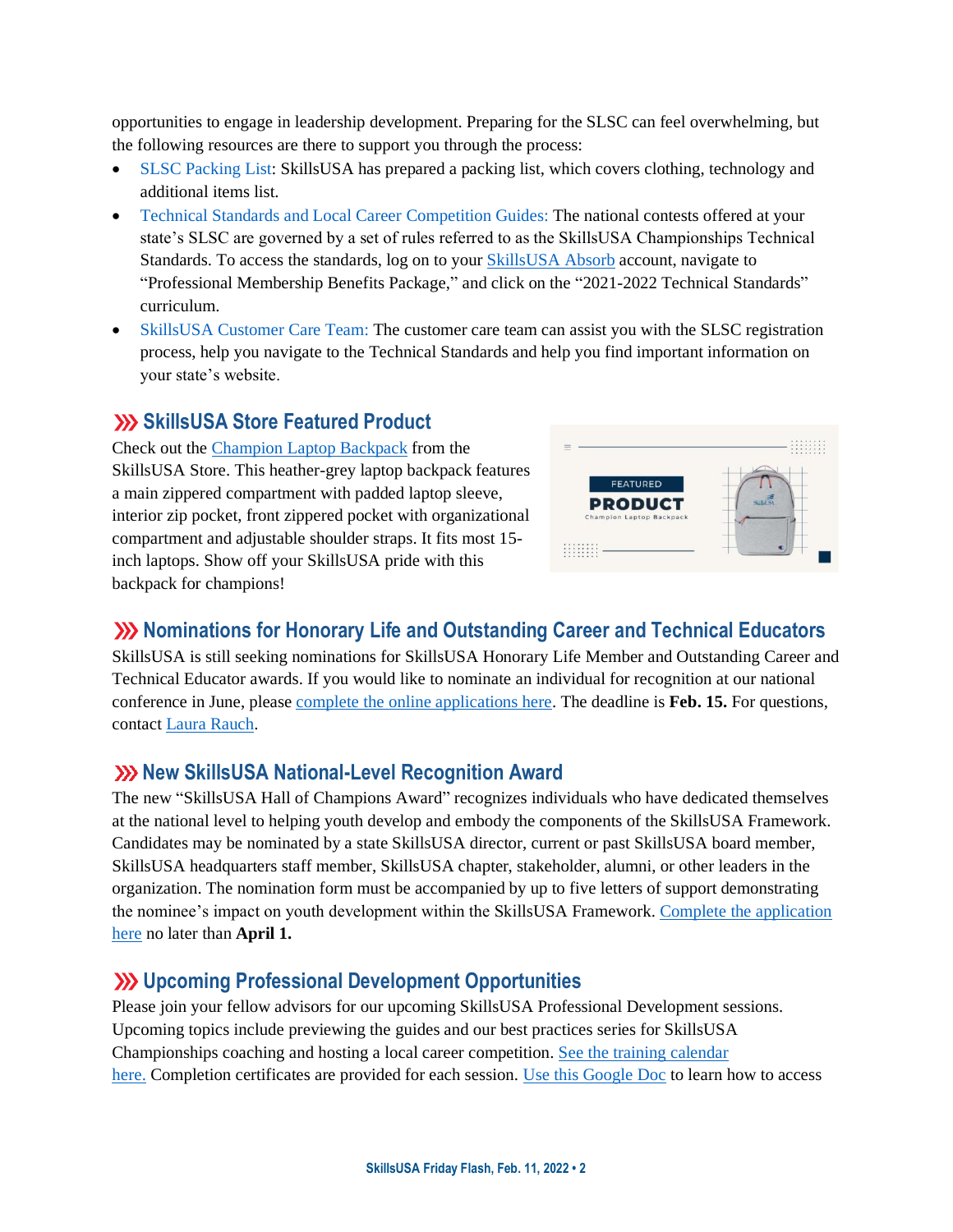your professional membership benefits online. [A PDF of the 2021-22 Professional Development](https://www.skillsusa.org/wp-content/uploads/2021/09/SkillsUSA-2021-Professional-Development-Opportunities-v9.pdf)  [Opportunities is available here.](https://www.skillsusa.org/wp-content/uploads/2021/09/SkillsUSA-2021-Professional-Development-Opportunities-v9.pdf) For questions, contact [Karolina Belen.](mailto:kbelen@skillsusa.org)

## **Love and Logic Session: Setting Limits in Your Classroom**

Join us on **March 1** from 3:30-5 p.m. ET for a "Love and Logic" session designed to help you learn how to use enforceable statements to set limits in your classroom. The cost to attend the session is \$10. [Register here.](https://skillsusa.wufoo.com/forms/love-and-logic-and-technical-fridays-registration) For questions, contact [Karolina Belen.](mailto:kbelen@skillsusa.org)

# **Facilitating Edible Art Expertise on "SkillsUSA Technical Fridays"**

Join us for "SkillsUSA Technical Fridays," SkillsUSA's industry-led workshops that help teachers develop specific technical skills relevant to their career fields. On **Feb. 18** from 4-5 p.m. ET, the presenter is Amanda Potts, a professor of Hotel Restaurant Management and





Culinary Arts at Central Arizona College. Pott's session will focus on Garde Manger and the art of watermelon carving. Grab a watermelon, paring knife, some scotch tape and get ready to carve. She will also demonstrate techniques for carving a rose, safety and sanitation and storing to prolong the life of your finished edible art. Professional development certificates are available for attending. The cost to attend the session is \$10. [Register here.](https://skillsusa.wufoo.com/forms/love-and-logic-and-technical-fridays-registration)

### **Share Your Unique Knowledge and Skills During SkillsUSA University**

SkillsUSA is seeking presenters for the 2022 SkillsUSA University. Are you an expert in your career cluster? Do you have a skill you would like to share with teachers and students attending the 2022 National Leadership and Skills Conference in Atlanta? Sessions will take place on June 21, 22 and 23. [Submit the request for presentation proposal here by](https://docs.google.com/forms/d/e/1FAIpQLSdAZNVdpwIoexVeA84Wenhjh0g0_3Km2r7RtNXo6B02Btl1DQ/viewform) **Feb. 27**. For questions, contac[t Karolina Belen.](mailto:kbelen@skillsusa.org)

### **EXECUS** Students on Safety

CareerSafe's annual National Youth Safety Video Contest challenges students to create a two-minute video demonstrating workplace safety. Send submissions to CareerSafe by **March 1.** The winning students will receive a SkillsUSA prize pack and a scholarship of up to \$2,500, and the winning school will receive a prize of up to \$5,000. For more information and to submit your entry, visit the CareerSafe [website.](https://www.careersafeonline.com/scholarships/video-contest)

# **XX** Take Up the Challenge! National Conference Pin and T-shirt Design

SkillsUSA is once again offering the 2022 National Leadership and Skills Conference (NLSC) Pin and Tshirt Design Challenge for all dues-paying student members. The winning designs will become the official T-shirt and pin design for NLSC. Entries must be received by **March 15 at 12 a.m. ET**, and the winners will be announced on **March 21**[. Rules and submission links can be found on the SkillsUSA](https://www.skillsusa.org/competitions/pin-design-challenge/)  [website.](https://www.skillsusa.org/competitions/pin-design-challenge/)

# **Engage Your Chapter in SkillsUSA's Student2Student Program**

SkillsUSA has launched a refreshed Student2Student program for the 2021-22 school year. The program connects chapters with younger students in elementary or middle school to facilitate SkillsUSA's "Jump